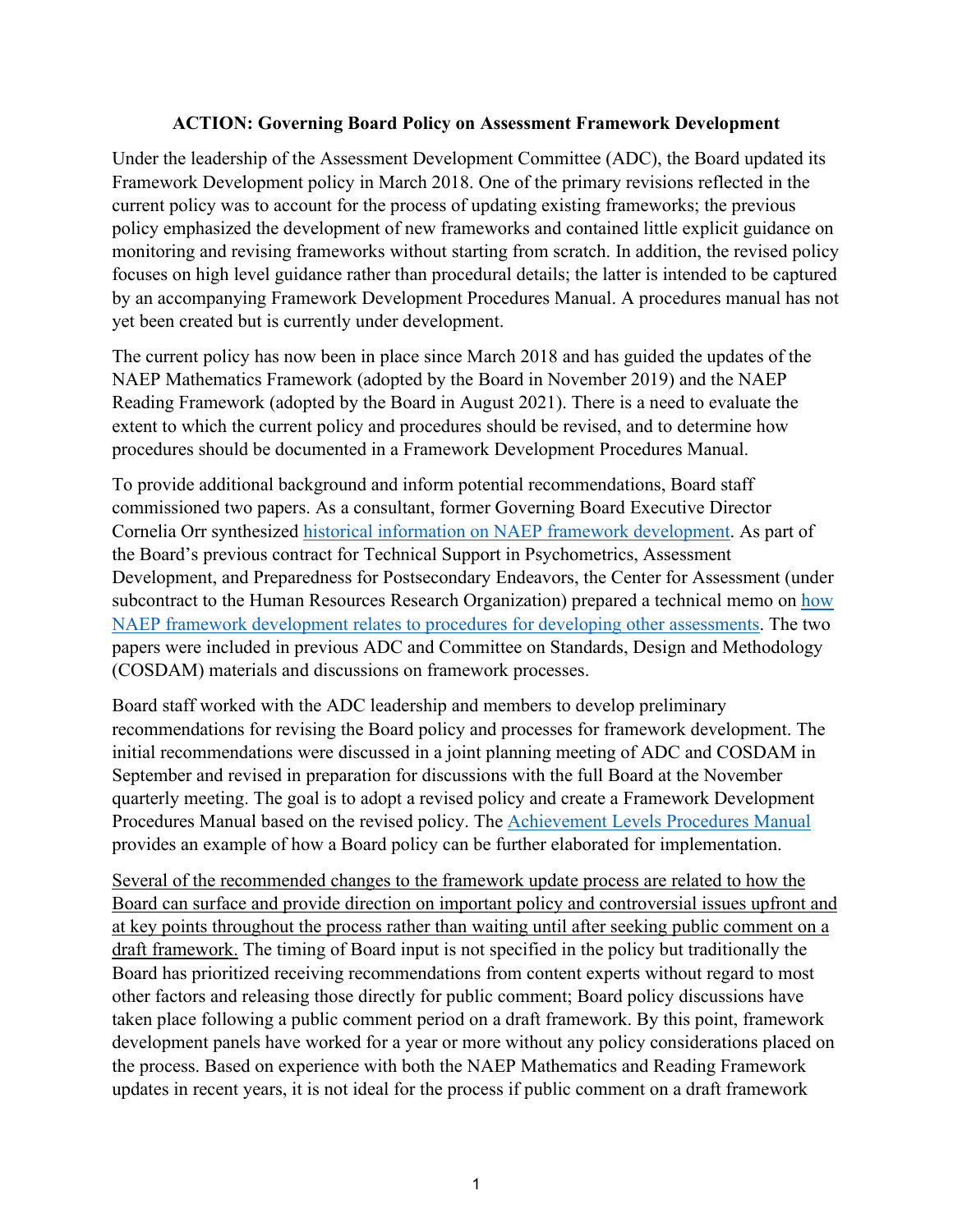surfaces controversial issues that were not previously considered by either the Board or the panel. More broadly, in the two decades since most NAEP assessment frameworks were last updated, the context surrounding education and assessment has changed significantly – e.g., greater alignment in states' standards in some content areas, transitions to digital assessment, new opportunities to engage with stakeholders through virtual meetings and digital media – necessitating consideration of other factors earlier in the process as well as new approaches.

During the November plenary discussion, ADC Vice Chair Mark Miller and ADC member Patrick Kelly presented key highlights of the proposed changes to framework processes, based on a "tracked changes" version of the policy document included in the advance materials. Board members were generally supportive of the changes with one exception: several people indicated that they did not think it was necessary to increase the number of teachers on the Development Panel from three to six. The new Educator Advisory Committee (Principle 2k) is intended to increase the role of educators throughout the framework development process without the additional burden of serving on the panels.

In the attached policy document (virtually unchanged since the version discussed at the November Board meeting, with the exception of Principle 2c about the proportion of teachers on the panels), proposed edits are indicated in "tracked changes," rationales for substantial changes are noted in comment boxes, and proposed changes that apply only to the procedures manual are indicated in comment boxes.

The planned update of the 2028 NAEP Science Assessment Framework will provide the first opportunity to implement the changes made to the policy; it is possible that further improvements to the policy may be needed based on any lessons learned from that process. It is important to have a revised policy in place prior to beginning this framework update, however, even if additional changes to the policy become necessary in the future.

The Strategic Vision includes a goal to: *Optimize the utility, relevance, and timing of NAEP subject-area frameworks and assessment updates to measure expectations valued by the public.* To address this goal, staff have also suggested undertaking additional research to inform the implementation of frameworks, including the feasibility of smaller, more frequent updates. It currently takes approximately 5-6 years from the time that the Board adopts a framework until NCES implements the changes in the operational assessment. Staff have suggested additional research and expert consultation in conjunction with NCES; the outcomes of such work may warrant additional updates to the policy statement and procedures manual in the future.

During the March plenary discussion, Mark Miller and Patrick Kelly will present key highlights of the proposed policy and address any outstanding questions from Board members. Action on the revised policy statement is anticipated during this session.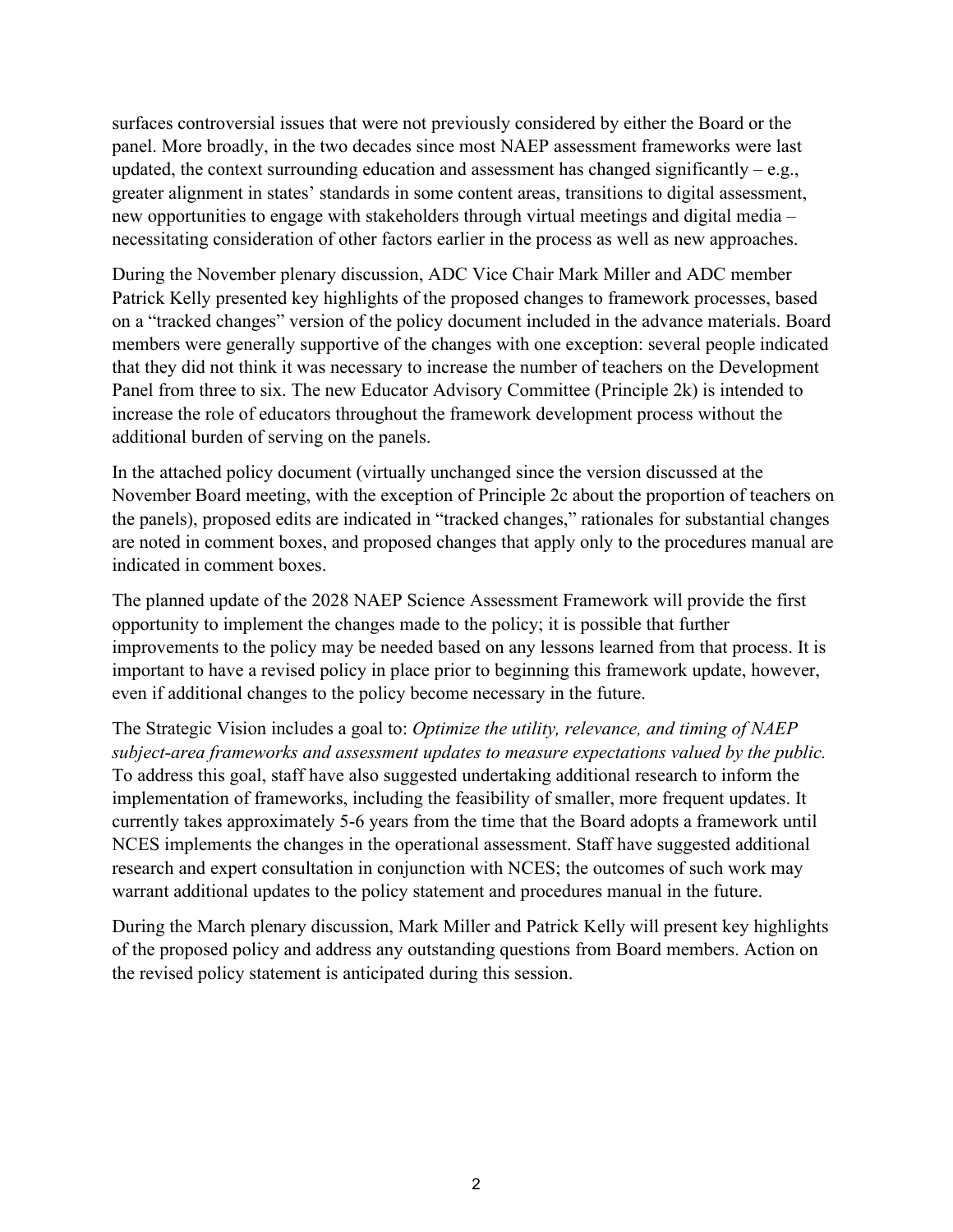**Adopted: TBD**



# **National Assessment Governing Board**

# **Assessment Framework Development**

## **Policy Statement**

It is the policy of the National Assessment Governing Board to conduct a comprehensive, inclusive, and deliberative process to determine and update the content and format of all assessments under the National Assessment of Educational Progress (NAEP). The primary result of this process shall be an assessment framework (hereafter, "framework") with objectives to guide development of NAEP assessments for students in grades 4, 8, and 12 that are valid, reliable, and reflective of widely accepted professional standards.

The Governing Board, through its Assessment Development Committee (ADC), shall monitor the framework development and update processes to ensure that the final Governing Board-adopted framework and, specifications, contextual variables documents, and their development processes comply with all principles and guidelines of the Governing Board Assessment Framework Development Policy.

# **Introduction**

Since its creation by Congress in 1988, the Governing Board has been responsible for determining the content and format of all NAEP assessments. The Governing Board has carried out this important statutory responsibility by engaging a broad spectrum of stakeholders in developing recommendations for the knowledge and skills NAEP should assess in various grades and subject areas. From this comprehensive process, the Governing Board develops a framework to outline the content and format for each NAEP assessment at grades 4, 8, and 12. Development of a framework for a new assessment is guided by the schedule of NAEP assessments adopted by the Governing Board.

Under provisions of the National Assessment of Educational Progress Authorization Act of 2002 [\(P.L. 107-279\)](https://www.nagb.gov/naep/naep-law.html), Congress authorized the Governing Board to continue its mandate for determining the content and format of valid and reliable assessments based on widely accepted technical and professional testing standards for test development and active

**Commented [A1]:** RATIONALE: "Assessment" has been added to the name of the policy to ensure it is clear that NAEP frameworks are assessment frameworks; this text from the current policy already indicates that other references to "framework" are shorthand for "assessment framework."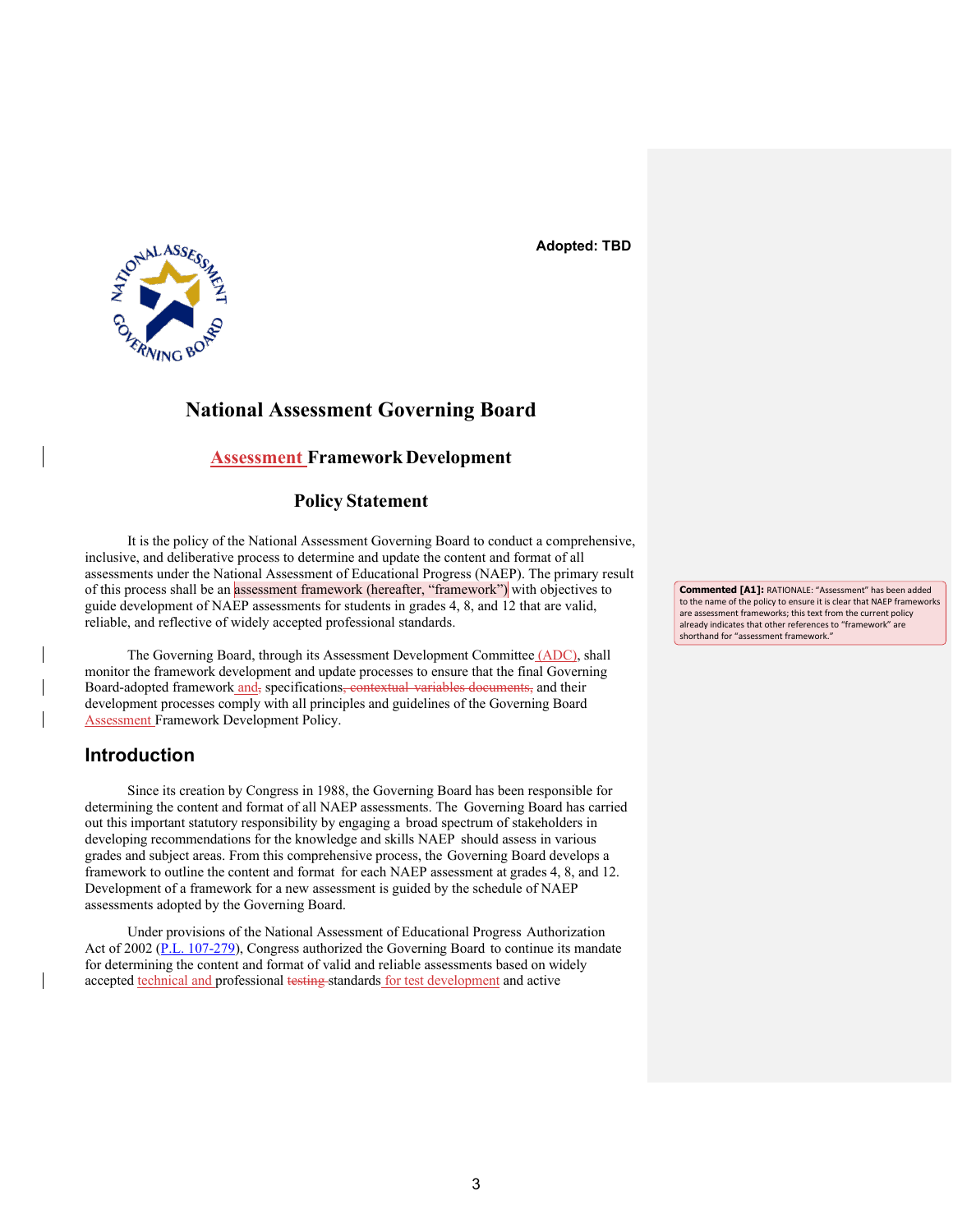participation of stakeholders. This mandate aligns with the purpose of NAEP, which is to provide fair and accurate measurement of student academic achievement.

Given this mandate, the Governing Board must ensure that the highest standards of test development are employed in framework development to support the validity of educational inferences made using NAEP data. The Governing Board Item Development Policy separately details principles and guidelines for NAEP assessment items, and the Governing Board has final authority on the appropriateness of all assessment items.

By law, NAEP assessments shall not evaluate personal beliefs or publicly disclose personally identifiable information, and NAEP assessment items shall be secular, neutral, and non-ideological and free from racial, cultural, gender, or regional bias.

The NAEP framework development and update processes shall be informed by a broad, balanced, and inclusive set of factors. FThe frameworks shall reflect current curricula and instruction, research regarding cognitive development and instruction, and the nation's future needs and desirable levels of achievement. This delicate balance between "what is" and "what should be" is at the core of the NAEP framework development process.

To develop the recommended framework for Board adoption, the Governing Board convenes stakeholders (via panels and broad outreach) to identify and/or provide feedback on the content and design for each NAEP assessment.

In this process, involved stakeholders shall include:

Teachers Curriculum Specialists Content Experts Assessment Specialists State Administrators Local School Administrators

Policymakers Business Representatives Parents Users of Assessment Data Researchers and Technical Experts Members of the public

This Policy complies with the National Assessment of Educational Progress Authorization Act of 2002 [\(P.L. 107-279\)](https://www.nagb.gov/naep/naep-law.html) and the documents listed below which express widely accepted technical and professional standards for test development. These standards reflect the agreement of recognized experts in the field, as well as the policy positions of major professional and technical associations concerned with educational testing. A procedures manual shall provide additional detail about how this Policy is implemented.

*The Standards for Educational and Psychological Testing*. (2014). Washington, DC: American Educational Research Association, American Psychological Association, and National Council on Measurement in Education.

*Code of Fair Testing Practices in Education*. (2004). Washington, DC: Joint Committee on

**Commented [A2]:** RATIONALE: This text was moved from the previous Principle 4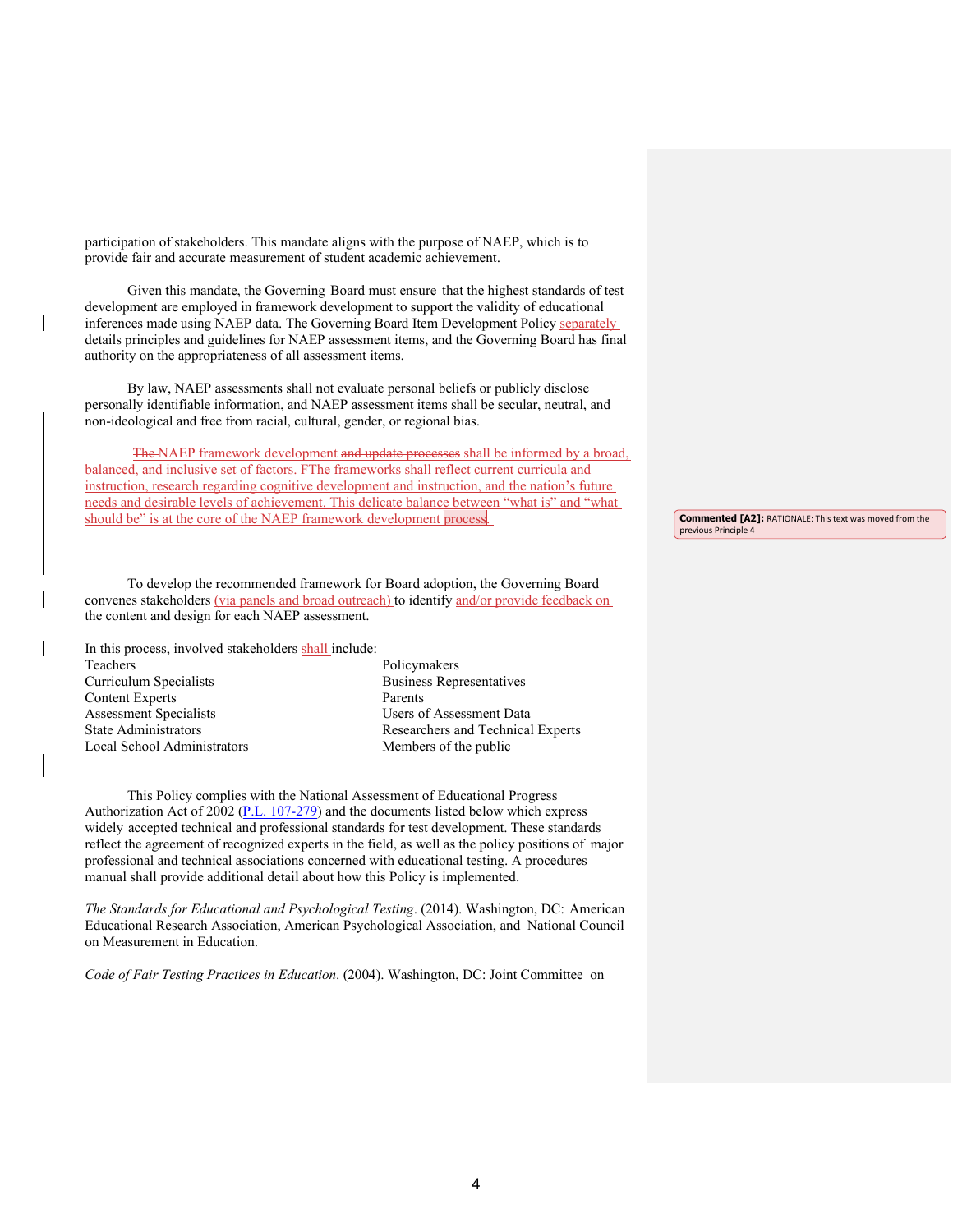Testing Practices.

 $\overline{\phantom{a}}$ 

*National Center for Education Statistics (NCES) Statistical Standards*. (2012).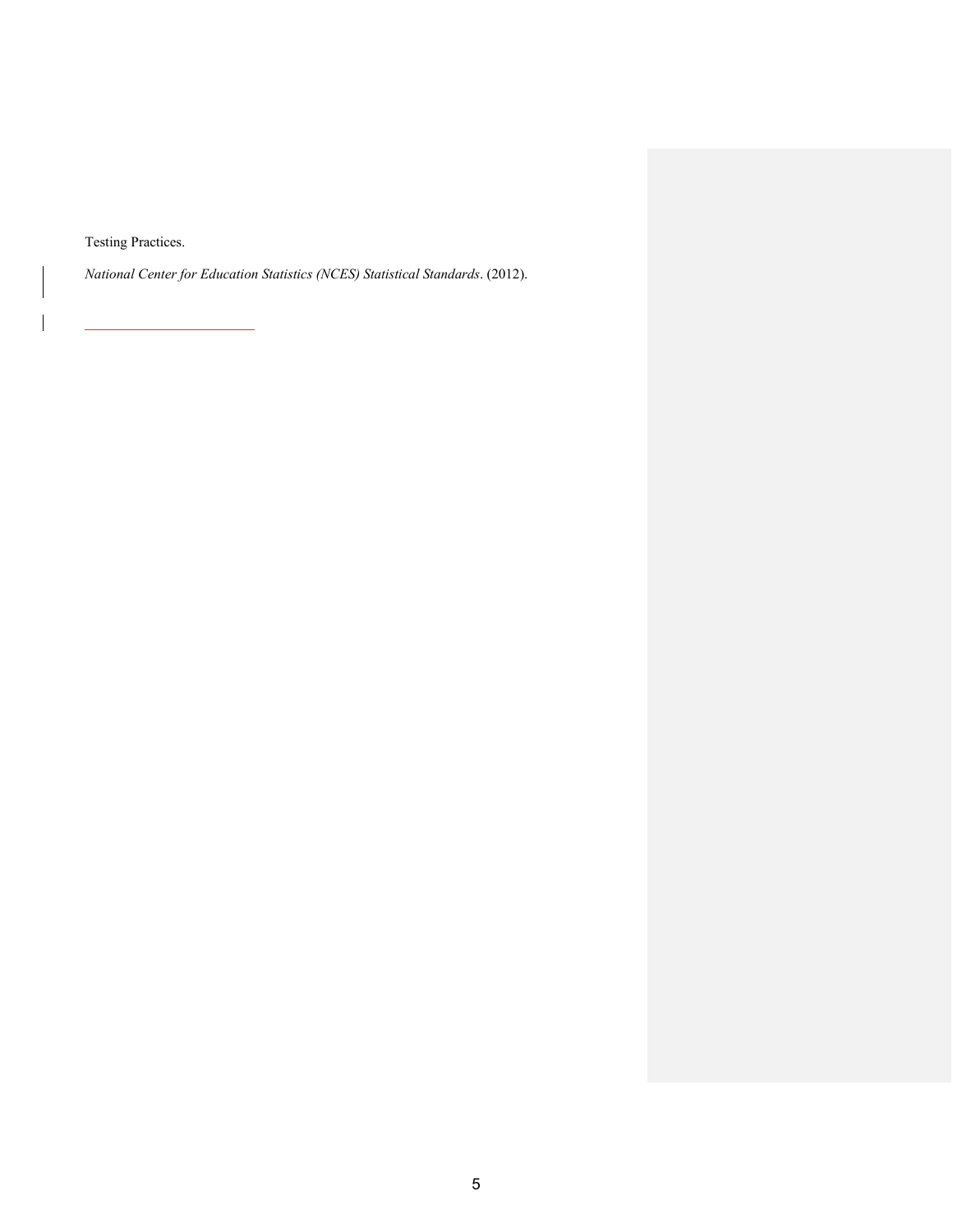# **Principles for Framework Development**

- **Principle 1: [Elements of Frameworks](#page-6-0)**
- **Principle 2: [Development and Update Process](#page-7-0)**
- **Principle 3: Periodic [Framework Review](#page-10-0)**
- **Principle 4: Resources for the Process**
- **[Principle 45: Elements of Specifications](#page-11-0)**
- **[Principle 56: Role of the Governing Board](#page-12-0)**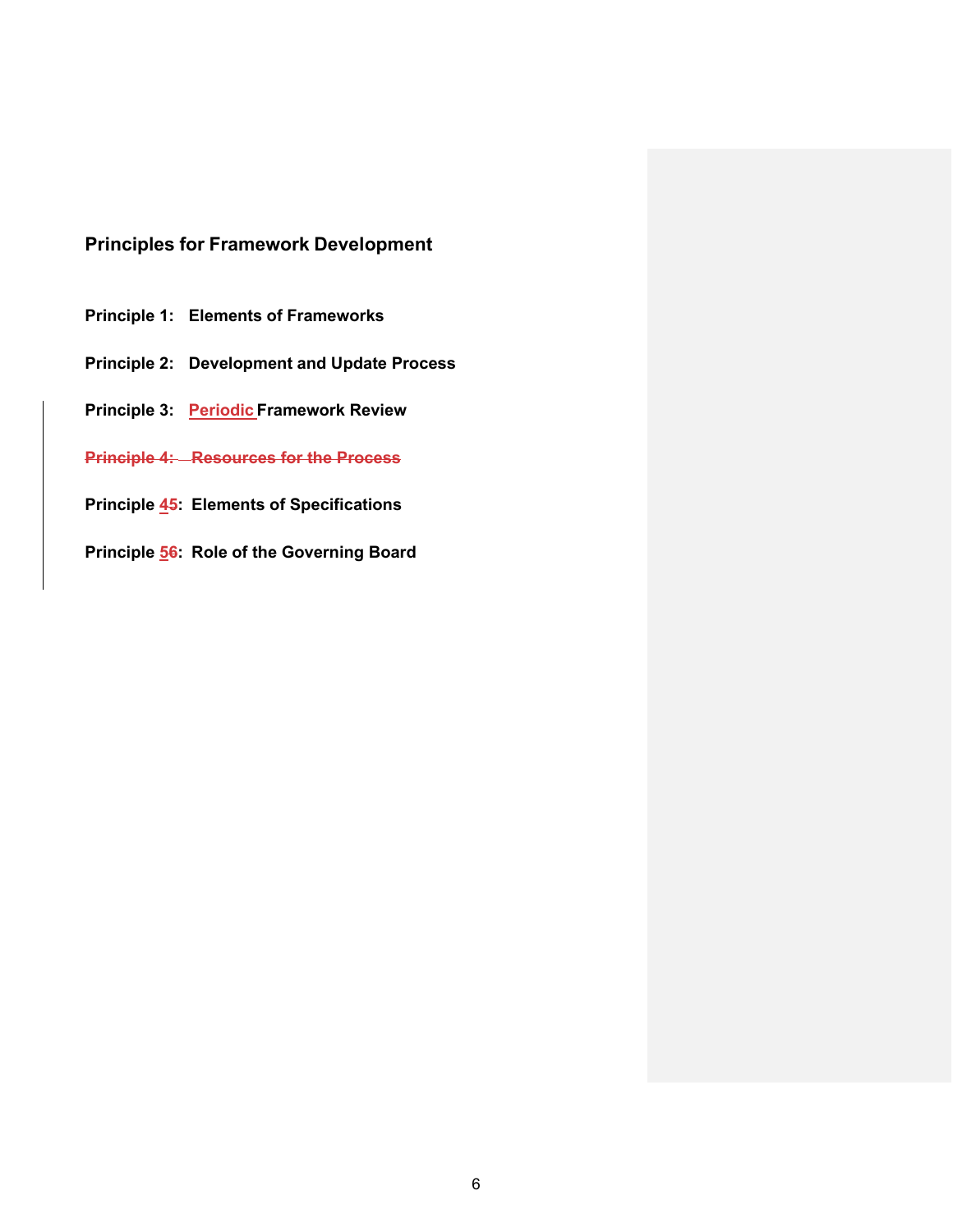# <span id="page-6-0"></span>**Guidelines for the Principles**

## **Principle 1: Elements of Frameworks**

**The Governing Board is responsible for developing a framework for each NAEP assessment. The framework shall define the scope of the domain to be measured by delineating the knowledge and skills to be tested at each grade, the format of the NAEP assessment, and the achievement level descriptions, and recommendations for subjectspecific contextual variabless.**

### **Guidelines**

•

- a) The framework shall determine the extent of the domain and the scope of the construct to be measured for each grade level in a NAEP assessment. The framework shall provide information to the public and test developers on three key aspects of the assessment:
	- *What* is to be measured, including definitions of the constructs being assessed and reported upon and descriptions of the purpose(s) of the assessment;
	- *How* that domain of content is most appropriately measured in a large-scale assessment, including the format requirements of the items and the assessment, the content and skills to be tested at each grade, sample items for each grade to be tested, the weighting of the item pool in terms of content and cognitive process dimensions, and any additional requirements for the assessment administration unique to a given subject area, such as provision of ancillary materials and uses of technology; and
	- *How much* of the content domain, in terms of knowledge and skills, should students know and be able to do at the *basieNAEP Basic*, *proficientNAEP Proficient*, and advanced *NAEP Advanced* levels in achievement level descriptions for each grade to be tested. The achievement level descriptions shall be based on the Governing Board's policy definitions for basic*NAEP Basic*, proficient*NAEP Proficient*, and advanced *NAEP Advanced* achievement and shall incorporate the content and process dimensions of the assessment at each grade.
	- The framework shall determine the construction of items for each NAEP assessment. The achievement level descriptions in each framework shall also be used in the levelsetting process.
- b) The framework shall inform the development of subject-specific contextual questionnaires for students, teachers, and school administrators by identifying variables that may help contextualize the assessment results (See the Governing Board Policy on Collecting and Reporting Contextual Data).
- c) The framework shall focus on important, measurable indicators of student achievement to inform the nation about what students know and are able to do without endorsing or advocating a particular instructional approach.
- d) Content coverage in each subject and grade shall be broad, inclusive of content valued by

**Commented [A3]:** RATIONALE: This sentence is unclear and redundant with the previous guideline.

**Commented [A4]:** RATIONALE: The Board policy on achievement level setting already describes (with more nuance) how the achievement level descriptions created with the framework will be used in the achievement level setting process.

**Commented [A5]:** RATIONALE: To make clear that contextual variable recommendations should be incorporated into the framework and specifications documents and do not need to be an additional document.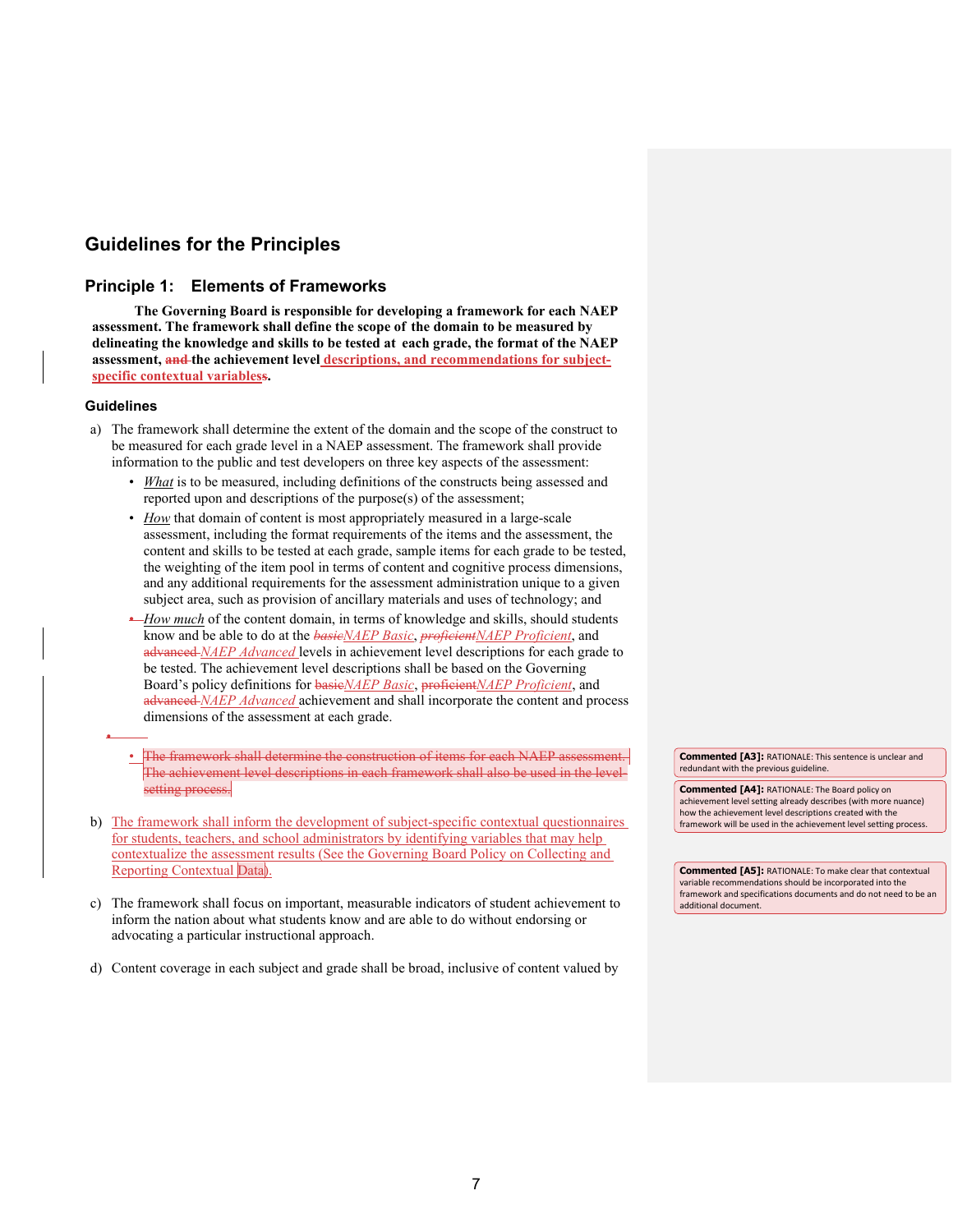the public as important to measure, and reflect high aspirations for student achievement. (See *Principle 4* for more detail on the factors balanced in content coverage.)

e) Frameworks shall be written to be clear and accessible to educators and the general public. The framework shall use clear language, accessible to educators and to the general public, and contain sufficient information to inform all stakeholders about the nature and scope of the given assessment. Following Governing Board adoption, the framework shall be widely disseminated.

## <span id="page-7-0"></span>**Principle 2: Development and Update Process**

**The Governing Board shall develop and update frameworks through a comprehensive, inclusive, and deliberative process that involves active participation of stakeholders listed in the Introduction section.**

#### **Guidelines**

- In accordance with the NAEP statute, framework development and update processes shall be fair and open through active participation of stakeholders representing all major constituents in the various NAEP audiences, as listed in the introduction above.
	- *Framework panels* shall reflect diversity in terms of gender, race/ethnicity, region of the country, and viewpoints regarding the content of the assessment under development.
	- *Public comment* shall be sought from various segments of the population to reflect many different views, as well as those employed in the specific content area under consideration.
- a) When the Board reviews a framework for potential updates (see *Principle 3*), Board deliberations shall begin by discussing major policy and assessment issues in the content area. Such issues may be identified through seeking and collecting public comment, as well as through engaging relevant content experts.
- b) After considering the policy and assessment issues in the content area, the Board shall develop a charge to articulate the need for an update to the framework and to specify policy guidance, constraints (including but not limited to those imposed by the NAEP legislation), and any specific tensions to resolve in the development of framework recommendations. The Board charge shall explicitly address whether maintaining trends with assessment results from the previous framework should be prioritized above other factors.
- $\dot{\theta}$ ) Framework development and update processes shall be executed primarily via two panels: a Visioning Steering Panel with a subset of members continuing as the Development Panel. This process shall result in three two documents for Board consideration: a recommended framework and, recommended assessment and item specifications, and recommendations for contextual variables that relate to the subject being assessed. For each framework,

**Commented [A6]:** PROCECURES MANUAL will describe a role for strategic communication experts in the framework development process. In addition to ensuring that the language is clear and accessible, communications experts can help surface controversial issues in a subject area and provide advice for navigating potential challenges throughout the process.

**Commented [A7]:** RATIONALE: Principle 2 has been revised to reflect the general sequence and steps of the framework development process and to be more parallel with the achievement levels policy. It is intended to address a concern raised by some stakeholders that the steps and sequence of the current process is unclear.

**Commented [A8]:** RATIONALE: It is important to surface a broad range of views and potential controversies for a given subject at the outset of the framework development process so that it can inform initial Board direction and the selection of panelists to represent diverse perspectives on the issues that are of most importance to the Board.

**Commented [A9]:** RATIONALE: Providing more direction from the Board in the initial charge will help prevent a situation where the Board provides policy guidance and imposes constraints only after framework panels have worked for a year or more on a draft document.

**Commented [A10]:** RATIONALE: The name "Visioning Panel" may contribute to a perception that the group's charge is very aspirational; "Steering Panel" may better communicate the necessity of being bound by constraints and parameters. (Prior to the 2018 Board policy, the initial panel was called the "Steering Committee").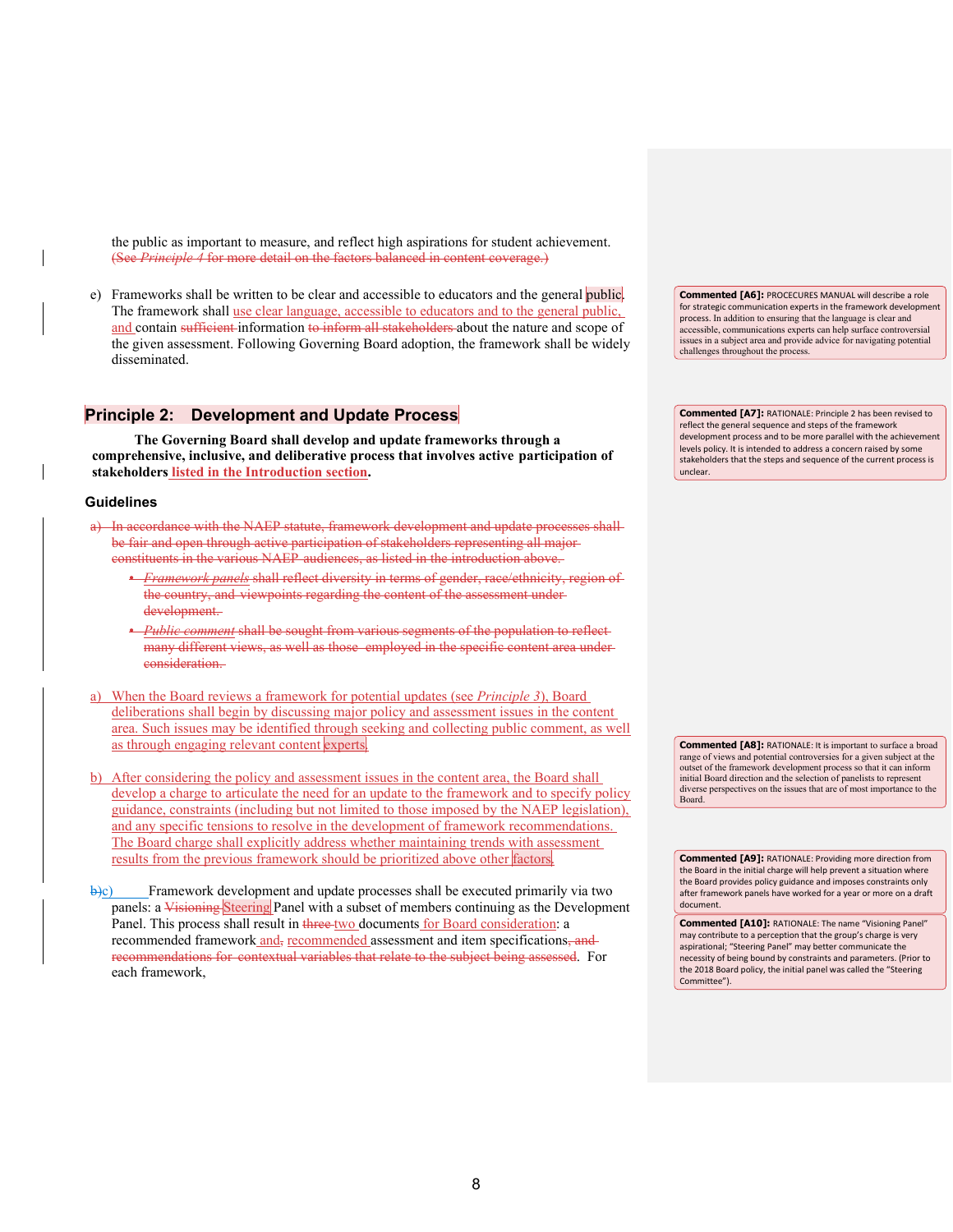- *The Framework VisioningSteering Panel* shall formulate high-level guidance about the state of the field and how to implement the Board charge to inform the process, providing these in the form of guidelines. The major part of the VisioningSteering Panel work will be at the beginning to provide initial guidance for developing a recommended framework. The VisioningSteering Panel shall be comprised of the stakeholders referenced in the *Iintroduction* abovesection. At least 20Twenty percent of this panel (6 members) shall have classroom teaching experiencebe current classroom teachers in the subject areas under consideration. This panel may include up to 30 members with additional members as needed.
- The Framework Development Panel shall develop drafts of the three two project documents and engage in the detailed deliberations about how issues outlined in the Board charge and VisioningSteering Panel discussion should be reflected in a recommended framework. As a subset of the VisioningSteering Panel, the Development Panel shall have a proportionally higher representation of content experts and educators, whose expertise collectively addresses all grade levels designated for the assessment under development. At least 30Fifteen percent of this panel (3 members) shall be current classroom teachers in the subject areas under consideration. Educators shall be drawn from schools across the nation, including individuals who work with students from high-poverty and low-performing schools, as well as public and private schools. This panel may include up to  $\frac{15-20}{2}$  members, with additional members as needed.
- c) In addition to a recommended framework, the framework development or update process shall result in assessment and item specifications (see *Principle 5*) and recommendations on related contextual variables to be collected from students, teachers, and school administrators. Recommendations shall take into account burden, cost, quality of the data to be obtained, and other factors. (See the Governing Board Policy on Collecting and Reporting Contextual Data.)
- d) The scope and size of a framework development project shall determine the size of framework panels and the number of panel meetings needed. A framework update project may require smaller panels and fewer meetings if a smaller scope is anticipated for recommended revisions. Each project shall begin with a review of major issues in the content area. For a framework update, the project shall also begin with an extensive review of the current framework, and the Visioning Panel shall discuss the potential risk of changing frameworks to trends and assessment of educational progress. (See *4.b*).
- e) A nominations process shall be used to seek broad input on recommendations for wellqualified individuals who represent diverse demographic characteristics, stakeholder groups, and perspectives on the key issues identified in the Board charge to the panels
- d)f)From the pool of nominees, the Board will select those with the most outstanding content and education credentials to represent multiple perspectives on the key issues identified in the Board charge to the panels. The ADC shall review panelist nomination materials and recommend a slate of panelists, which shall be subject to Executive Committee approval.

**Commented [A11]:** PROCEDURES MANUAL will contain additional detail about the qualifications of panelists, including diversity of demographic characteristics, definition of classroom teaching experience, need for individuals with previous assessment experience which may include a state testing director, representation of private school educators, etc.

**Commented [A12]:** RATIONALE: Proportion of teachers on the Development Panel has been reduced based on discussion during the November 2021 Board meeting

The newly added Educator Advisory Committee (Principle 2k) will provide additional teacher voices in the process without the burden of serving on the panels.

**Commented [A13]:** RATIONALE: This is redundant with information included in Principle 1.

**Commented [A14]:** RATIONALE: This is redundant with the Principles 2a and 2b.

**Commented [A15]:** RATIONALE: An open call for nominations enables all interested stakeholders to recommend potential panelists.

**Commented [A16]:** RATIONALE: To allow for more Board member involvement in the selection of panelists without unnecessarily adding significant time to the framework development process.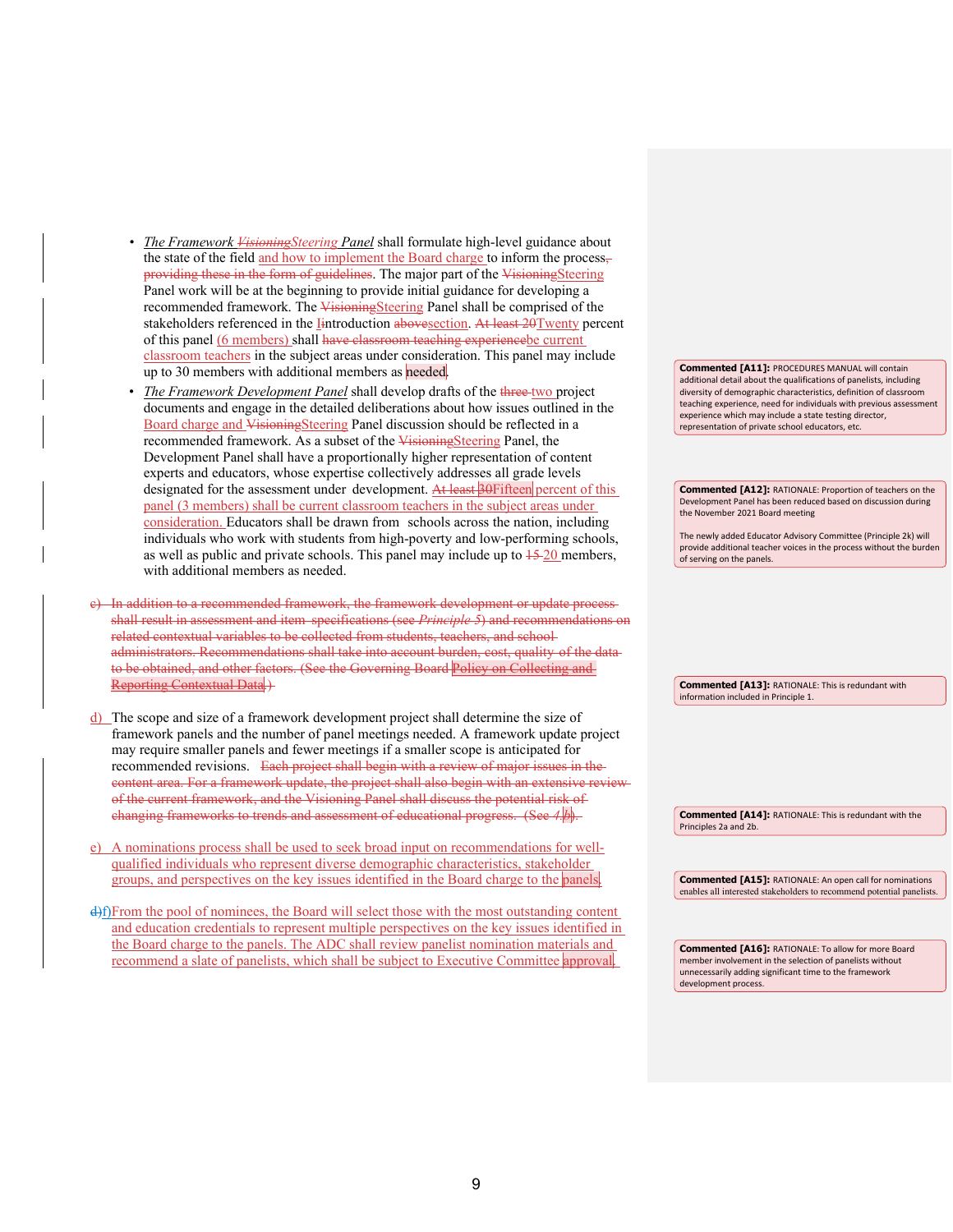- $\dot{\mathbf{e}}$ e) The process that panels employ to develop recommendations for new or updated frameworks Framework development and updating shall be comprehensive in approach and conducted in an environment that is open, balanced, and even-handed. Panels shall consider all viewpoints and debate all pertinent issues in formulating consensus recommendations on the content and design of a NAEP assessment, including findings from research. Reference materials shall represent multiple views.
- h) For each projectnew or updated framework, protocols shall be established to support panel deliberations and to develop a unified proposal for the content and design of the assessment. Written summaries of all hearings, forums, surveys, and panel meetings shall be made available in a timely manner to inform Board deliberations.
- i) The framework panels shall consider a wide variety of resources during deliberations, including but not limited to relevant research, trends in state and local standards and assessments, use of previous NAEP results, curriculum guides, widely accepted professional standards, scientific research, other types of research studies in the literature, key reports having significant national and international interest, international standards and assessments, other assessment instruments in the content area, and prior NAEP frameworks, if available.
- A Technical experts shall be involvedAdvisory Committee shall be convened to uphold the highest technical standards for development of the NAEP framework and specifications. As a resource to the framework panels, these experts shall respond to technical issues raised during panel deliberations.
- k) An Educator Advisory Committee shall be convened to include additional practitioners in the framework development process. As a resource to the framework panels, these practitioners shall provide meaningful consultation on issues raised during panel deliberations that need input from those in the field teaching the subjects being assessed
- l) Public comment shall be sought from a broad array of stakeholders and interested members of the public to reflect multiple perspectives on the draft framework recommendations that have been developed. Outreach efforts should directly engage all stakeholder groups identified in the Introduction section.
- m) If the Development Panel or the Board cannot reach consensus on key issues in the framework, the Board may decide to seek further stakeholder input such as through additional public comment and/or independent reviews by content experts on a framework that has been significantly revised following an earlier public comment period. The Board shall determine whether and how any further revisions to a framework shall be made

n) The final framework and specifications documents are subject to full Board approval.

**Commented [A17]:** RATIONALE: Moved from Principle 4 and edited for clarity.

**Commented [A18]:** RATIONALE: Moved from Principle 4 and the convening of a TAC was made more explicit.

**Commented [A19]:** RATIONALE: This new advisory committee is a means of soliciting additional input in a manner that is less burdensome to teachers than serving on the panels.

PROCEDURES MANUAL will specify details for the composition of this group and their more specific charge.

**Commented [A20]:** RATIONALE: Reference to public comment moved from previous Principle 2a and further clarified.

**Commented [A21]:** RATIONALE: To be transparent about additional steps that could be taken if necessary to achieve a broader consensus.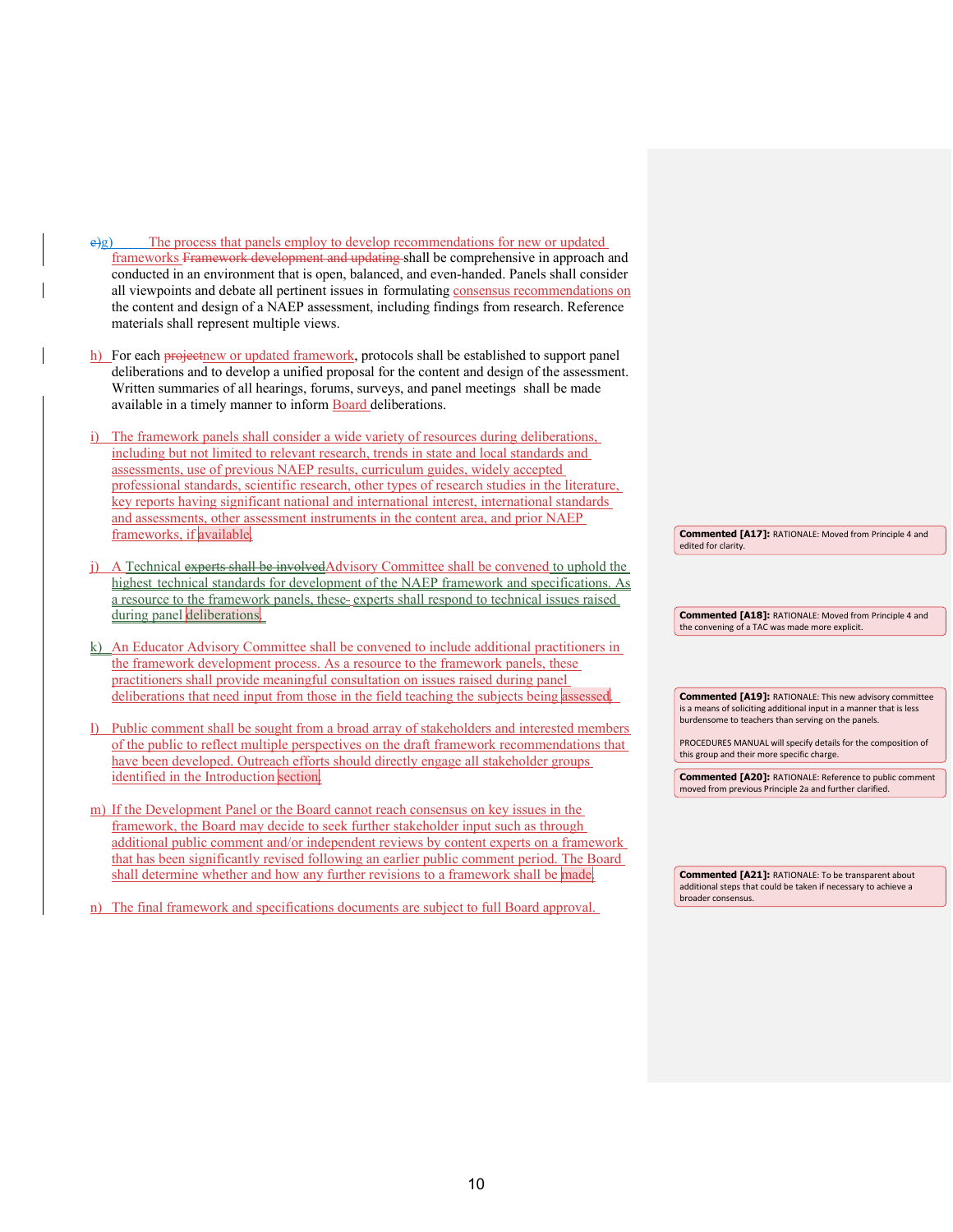## <span id="page-10-0"></span>**Principle 3: Periodic Framework Review**

**Reviews of existing frameworks shall determine whether an update is needed to continue valid and reliable measurement of the content and cognitive processes reflected in evolving expectations of students.** 

### **Guidelines**

- a) At least once every 10 years, the Governing Board, through its Assessment Development Committee (ADC), shall review the relevance of assessments and their underlying frameworks. In the review, the ADC shall solicit input from experts to determine if changes are warranted, making clear the potential risk to trends and assessment of educational progress posed byof changing frameworks to trends and assessment of educational progress. The Board may decide based on the input that the framework does not require revision, or that the framework may require minor or substantive major updates. To initiate updates, the ADC shall prepare a recommendation for full Board approval. Minor updates include clarifications or corrections that do not affect the construct defined for the assessment. Substantive Major updates shall include the convening of a VisioningSteering Panel (see *Principle 2*). Framework revisions shall also be subject to full Board approval.
- b) Within the 10-year period for an ADC review, major changes in the states' or nation's educational system may occur that relate to one or more NAEP frameworks. In this instance, the ADC will deliberate on whether such changes warrant an accelerated schedule of updates to a framework and may recommend that determine whether and how changing eonditions warrant an update and the Governing Board via recommendation may convene a VisioningSteering Panel to revise or replace the framework. Before framework panels are convened, special research and analysis may also be commissioned to inform the updates to be considered.
- c) If the Visioning Panel recommends Board charge directs a Steering Panel to recommend major framework updates, then a subset of Steering Ppanel members shall continue as the Development Panel to develop the draft framework and assessment and item specifications, in accordance with *Principle 2*. Regular reports will be provided to the ADC and the recommended framework update shall be subject to full Board approval.
- d) When a framework update is conducted, framework VisioningSteering and Development Panel recommendations shall describe the extent to which adjustments in the achievement level descriptionsors (see *1.a*) and contextual variables (see *12.bc*) are needed. (See the Governing Board [Policy on Achievement Levels](https://www.nagb.org/content/nagb/assets/documents/policies/developing-student-performance.pdf) and the Governing Board Policy on [Collecting and Reporting Contextual Data](https://www.nagb.org/content/nagb/assets/documents/policies/collection-report-backg-data.pdf) for additional details.)

### **Principle 4: Resources for the Process**

**Framework development and update processes shall take into account state and local curricula and assessments, widely accepted professional standards, exemplary**

**Commented [A22]:** PROCEDURES MANUAL will further clarify what constitutes a minor update

**Commented [A23]:** RATIONALE: With the reorganization of the policy, this information does not need to be presented in a separate principle; instead this information will be included in the Introduction section, Principle 2, and some of the more specific details will be moved to the Procedures manual.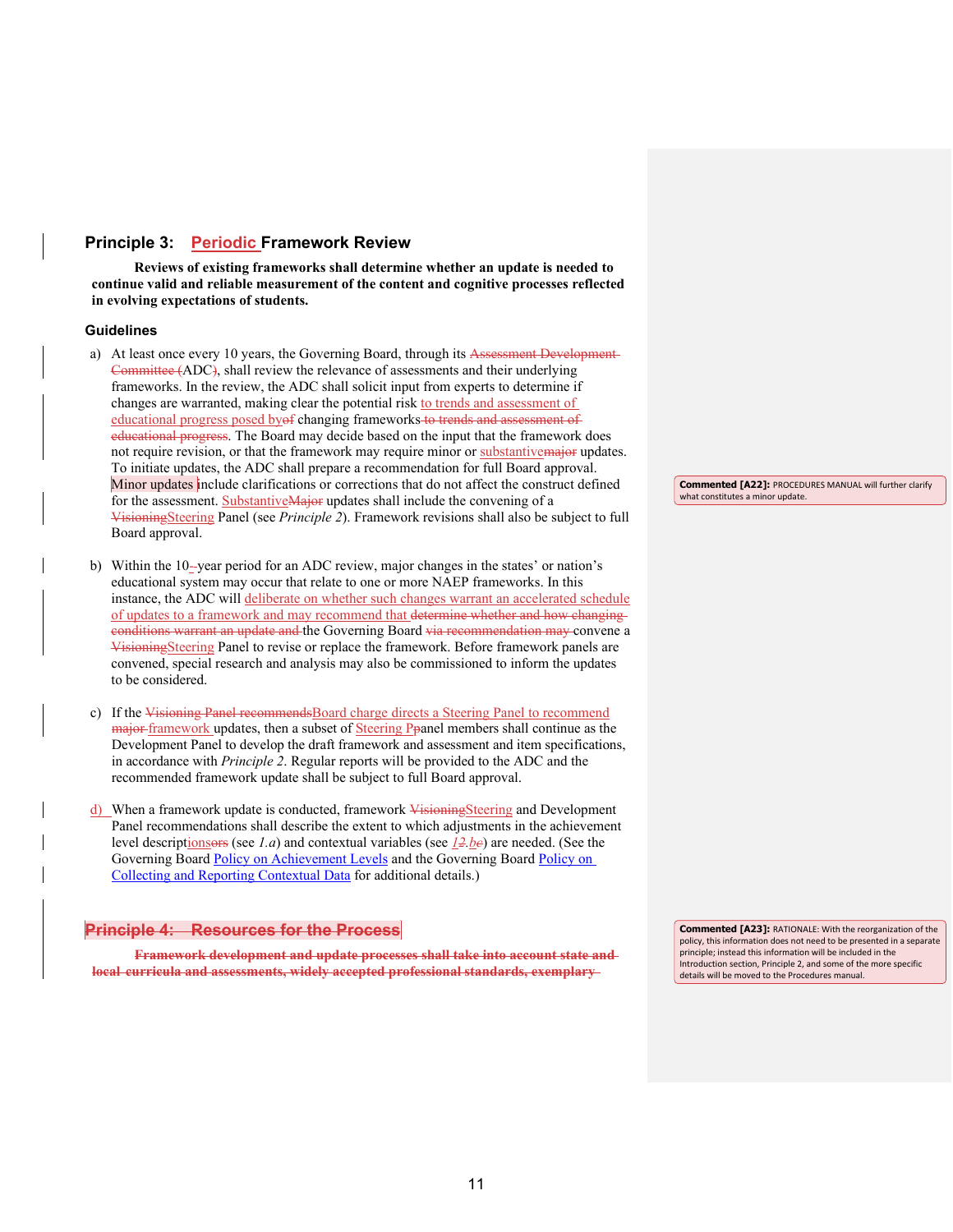**research, international standards and assessments, and other pertinent factors and information.**

#### **Guidelines**

- a) An initial compilation of resources shall summarize relevant research, advantages and disadvantages of the latest developments, and trends in state standards and assessments for the content area. This compilation shall also summarize how stakeholders have used previous NAEP student achievement trends in the assessment area. The compilation may include public comment. Using this compilation as a springboard, framework panel deliberations shall begin by thoroughly identifying major policy and assessment issues in the content area.
- b) The framework panels shall also consider a wide variety of resources as deliberations proceed, including but not limited to curriculum guides and assessments developed by states and local districts, widely accepted professional standards, scientific research, other types of research studies in the literature, key reports having significant national and international interest, international standards and assessments, other assessment instruments in the content area, and prior NAEP frameworks, if available.
- Technical experts shall be involved to uphold the highest technical standards for development of the NAEP framework and specifications. As a resource to the framework panels, these experts shall respond to technical issues raised during panel deliberations.
- d) In balancing the relative importance of various sources of information, framework panels shall consider direction from the Governing Board, the role and purpose of NAEP in informing the public about student achievement, the legislative parameters for NAEP, constraints of a large-scale assessment, technical assessment standards, issues of burden and cost-effectiveness in designing the assessment, and other factors unique to the content area.

## <span id="page-11-0"></span>**Principle 45: Elements of Specifications**

**The specifications document shall be developed for use by the National Center for Education Statistics (NCES) as the blueprint for constructing the NAEP assessment and items.**

### **Guidelines**

a) The assessment and item specifications shall produce an assessment that is valid, reliable, and based on relevant widely accepted professional standards. The specifications shall also be consistent with Governing Board policies regarding NAEP design, such as groupings of items, test administration conditions, and accommodations for students with disabilities and English language learners. (Ssee the Governing Board Policy on NAEP Testing and [Reporting on Students with Disabilities and English Language Learners\)](https://www.nagb.org/content/nagb/assets/documents/policies/naep_testandreport_studentswithdisabilities.pdf). The specifications shall be reviewed by technical experts involved in the process, prior to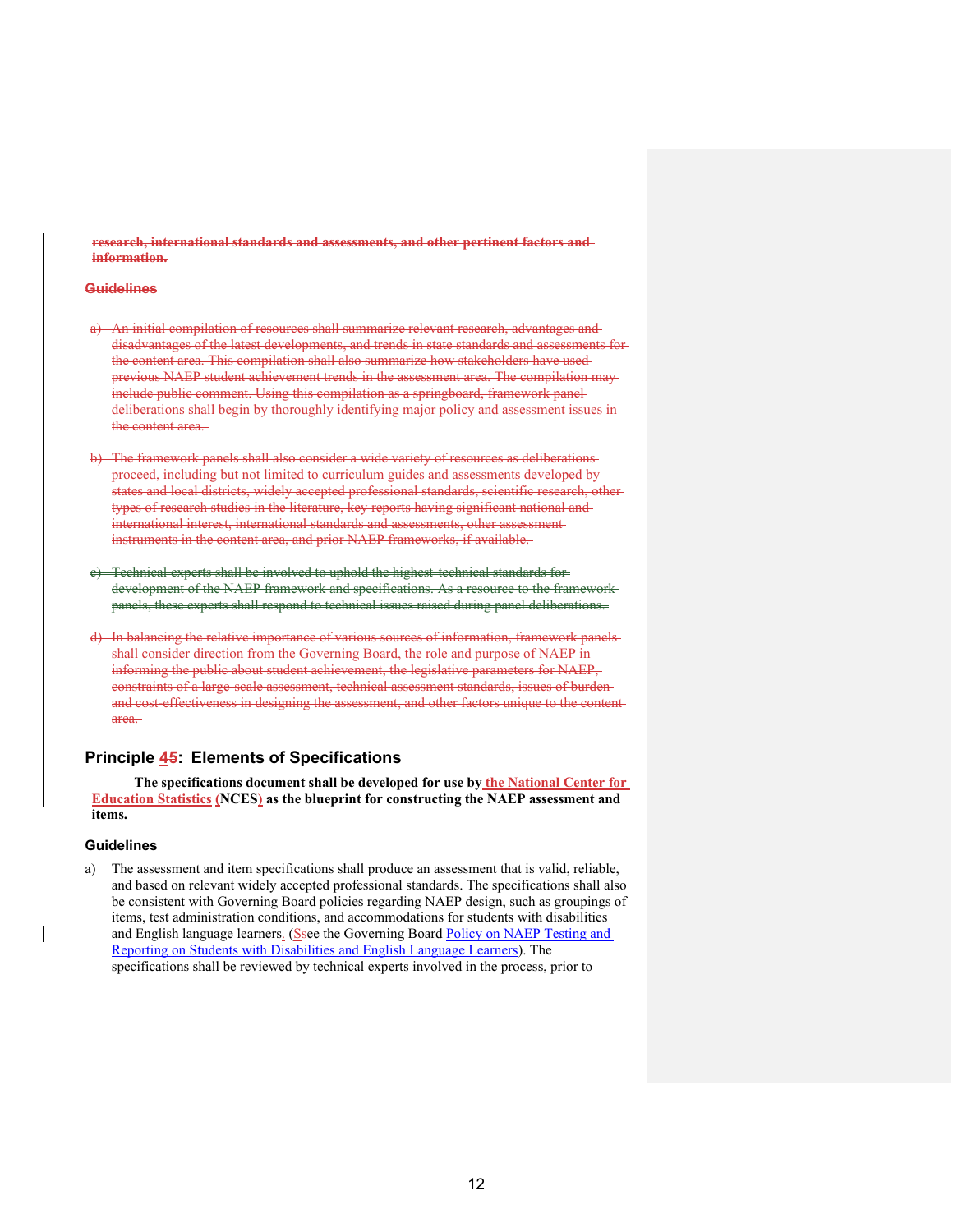submission to the Governing Board.

- b) The primary audience for the specifications, or assessment blueprint, shall be NCES and the contractor(s) responsible for developing the assessment and the test questions.
- c) The specifications shall evolve from the framework and shall be written in sufficient detail so that item writers can develop high-quality questions based on the framework objectives for grades 4, 8, and 12, where applicable. The specifications shall include, but not be limited to detailed descriptions of:
	- the content and process dimensions, including the weighting of those dimensions in the pool of questions at each grade;
	- types of items;
	- guidelines for stimulus material;
	- types of response formats;
	- scoring procedures;
	- achievement level descriptions;
	- administration conditions;
	- ancillary or additional materials, if any;
	- considerations for special populations;
	- sample items, including a substantial number and range of sample items with scoring guidelines for each grade level; and
	- any unique requirements for the given assessment.
- d) Special studies, if any, to be conducted as part of the assessmentrecommended in support of the framework shall be described in the specifications. This description shall provide an overview of the purpose and rationale for the study, the nature of the student sample(s), and a discussion of the instrument and administration procedures.

## <span id="page-12-0"></span>**Principle 56: Role of the Governing Board**

**The Governing Board, through its Assessment Development CommitteeADC, shall monitor all framework development and updates. The result of this process shall be recommendations for Governing Board action in the form of twothree key documents: the framework and; assessment and item specifications; and contextual variables that relate to the subject being assessed.** 

#### **Guidelines**

a) The Assessment Development Committee (ADC) shall be responsible for monitoring framework development and updates that result in recommendations to the Governing Board on the content and format of each NAEP assessment. The ADC will provide direction to the framework panels, via Governing Board staff. This guidance shall ensure compliance with the NAEP law, Governing Board policies, Department of Education and government-wide regulations, and requirements of the contract(s) used to implement the framework project.

b) In initiating a framework update, the Governing Board shall balance needs for stable